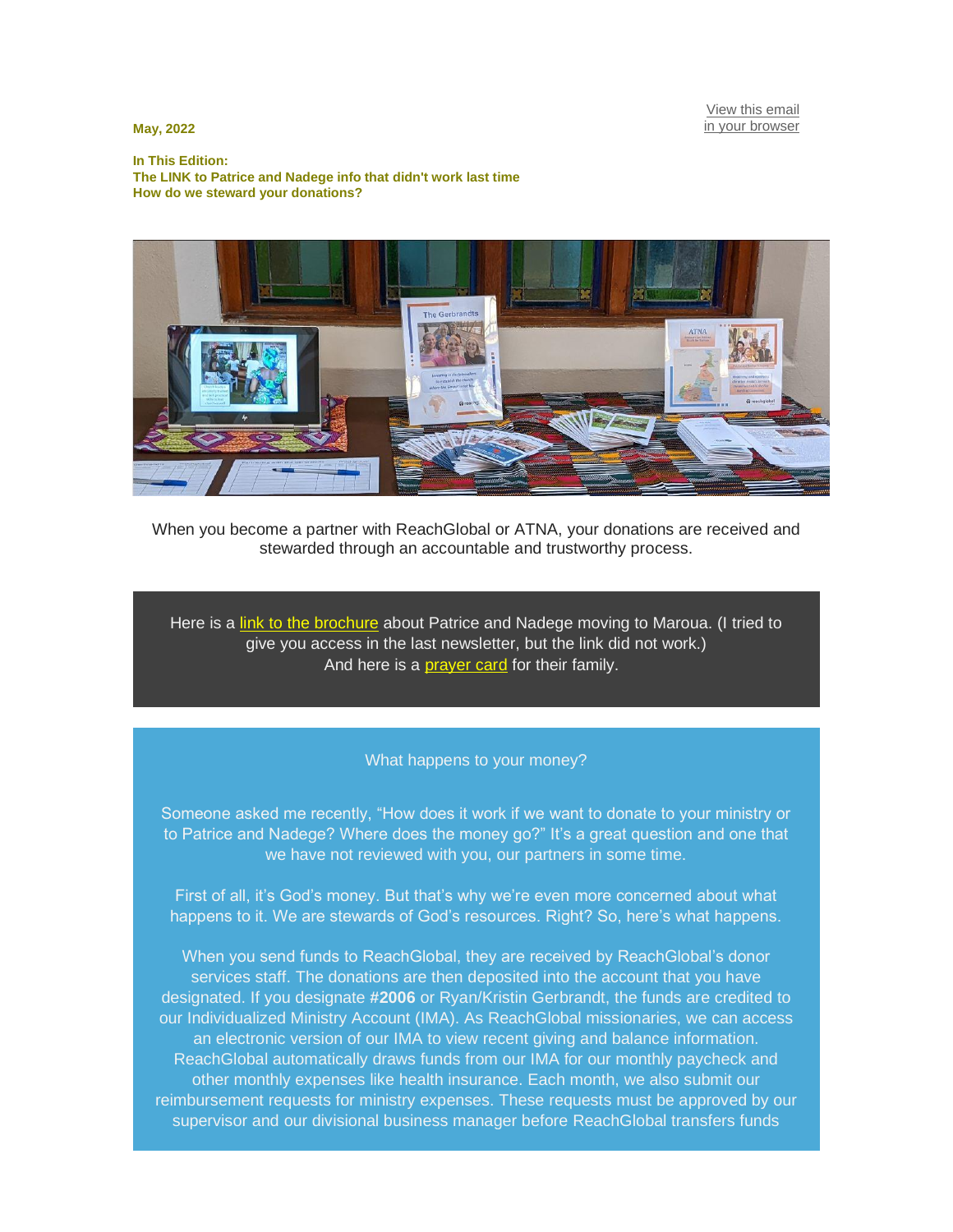from our IMA to our personal bank account. Here are a few examples of reimbursable expenses: printing new prayer cards, mileage for ministry use of our personal vehicle, printer paper and toner, etc.

If you choose to invest in the Tchagang's Move to Maroua ministry, those donations follow a similar path. Because the Patrice and Nadege are not ReachGlobal employees, but are official national partners, we have established a Project Account (not an IMA) for their ministry. Funds designated for the Maroua Move project **(#2200-54611)** are received by Donor Services and processed to that project account. Ryan is the supervisor for the disbursement of these funds; they are only released to the Tchagangs at Ryan's request. This allows donations to this project to remain securely within the ReachGlobal account until they are needed on the field. We have set a budget of \$50,000 for the two-year Maroua Move project. The Tchagangs obviously do not need all of this at the beginning of their time in Maroua. We will approve a certain amount for their move and setting up their home and office. Thereafter, they will receive a monthly allowance for living expenses. The Tchagangs will need to account for ministry expenses that they wish to have reimbursed.

All donations to ReachGlobal or EFCA are tax-deductible. When you give to the Gerbrandts (**#2006**) or the Maroua Move (**#2200-54611**), you will receive not only eternal benefit, but USA tax benefits. Several of our donors have also been taking advantage of extra tax advantages by donating their Required Minimum Distributions (RMD) to a ReachGlobal missionary or project. For more information, you can call Lisa Theurer at 952-853-8434 OR [CLICK HERE](https://facebook.us6.list-manage.com/track/click?u=f7ee4088375749b88a7ed35d5&id=175284f354&e=9f1bc131f0) for a document with instructions that you can use along with your financial advisor. Just be sure to *include the ReachGlobal account number* for the missionary or project in which you wish to invest.

Thank you so much for your partnership in our ministry! If you have further questions, please let us know. Together, we can be confident in our stewardship of God's resources and our investment in His kingdom work.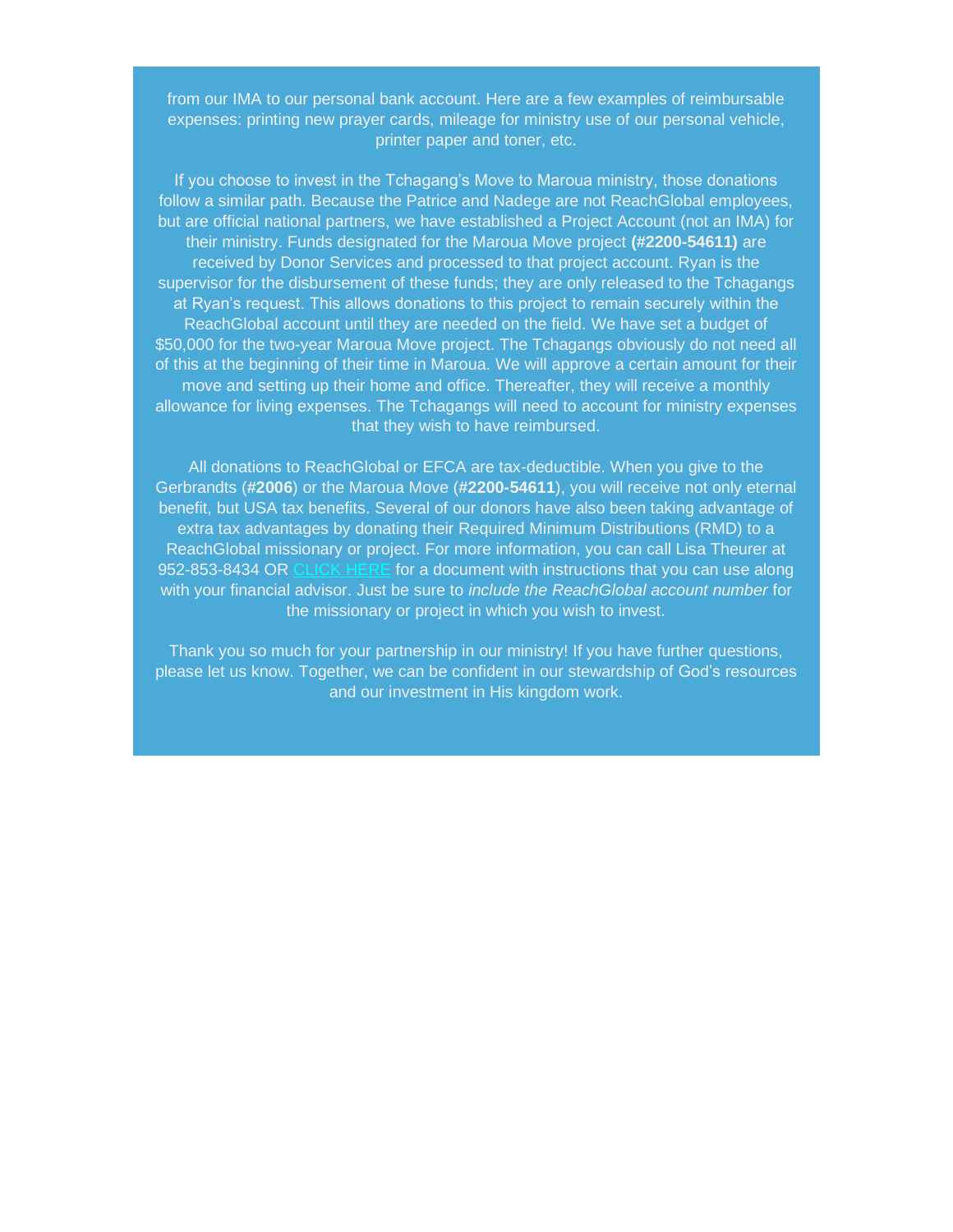

Patrice and Nadege in front of EFCA ReachGlobal headquarters

## PRAISE AND PRAYER

- Thank God for two great church visits with Patrice and Nadege in MN. God is connecting them with some excellent partners. Pray for continued connections in the weeks ahead. Pray for God to provide both monthly support and special gifts.
- Pray for Kristin. She is currently the acting director of RFIS due to the temporary absence of the Interim Director. Continue to pray for excellent teachers and support staff for RFIS and Greenhouse, the schools for our missionary children. Pray for innovative solutions to educational challenges.
- Pray for Ryan and Kristin (and the kids) as they are away from each other. They decided to extend Ryan's trip until May 18th so that he can help introduce and drive Patrice and Nadege from town to town.

Thank you! You're the BEST!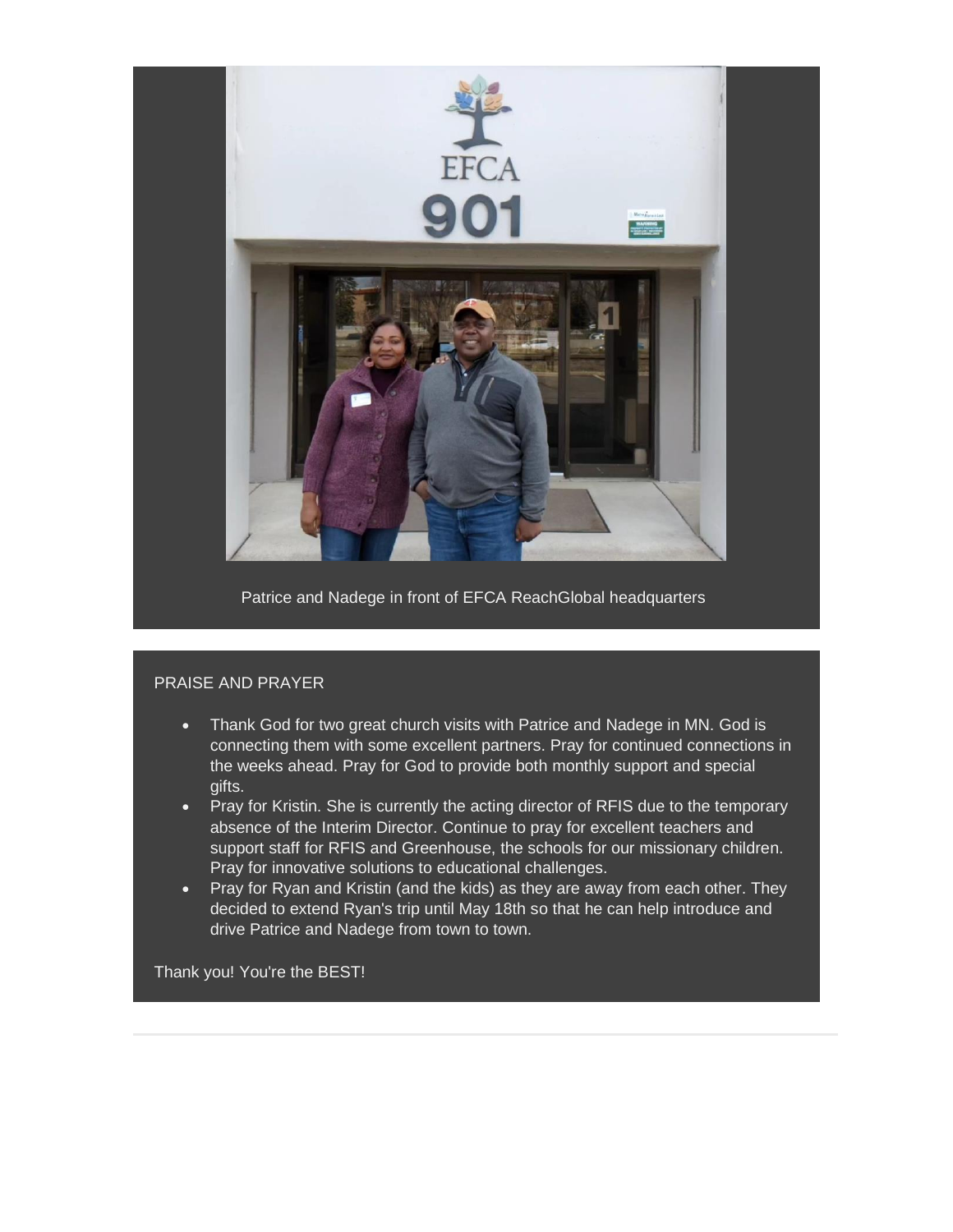**April, 2022**

[View this email](https://mailchi.mp/cac3286b0cf8/when-god-moves-special-edition?e=9f1bc131f0) [in your browser](https://mailchi.mp/cac3286b0cf8/when-god-moves-special-edition?e=9f1bc131f0)

**In This Edition: Patrice and Nadege are coming to America and moving to Maroua! When God Moves... Praise and Prayer**



The Tchagang family in their travel clothes during their vision trip to Maroua (left to right: Patrice, Princess, Mophet, Nadege, Travis). Pastor Bello, their primary partner in Maroua is in the middle with the red shirt.

## God is Moving!

Patrice and Nadege Tchagang are coming to the United States. Their visas were granted, not just for the 6 weeks we asked for, but a full year with multiple entries. The funds were provided for their travel and their preparations by God through His people. Many prayers have been answered in ways that make it quite clear to us that God is moving!

**When?** *The Tchagang's will arrive in the USA April 20 in Minneapolis, MN. They plan to return to Cameroon June 8.*

**Why?** *God has been working in the Far North of Cameroon through Patrice for the past several years. Recently, many pastors began asking Patrice to send someone to live with them to train them. After much prayer and counsel, Patrice and Nadege believe that God is calling them to move (with their children) to the Far North city of Maroua for a period of two years. Patrice and Nadege have the theological training, the practical experience, the character, and the calling. However, most of the churches of Cameroon*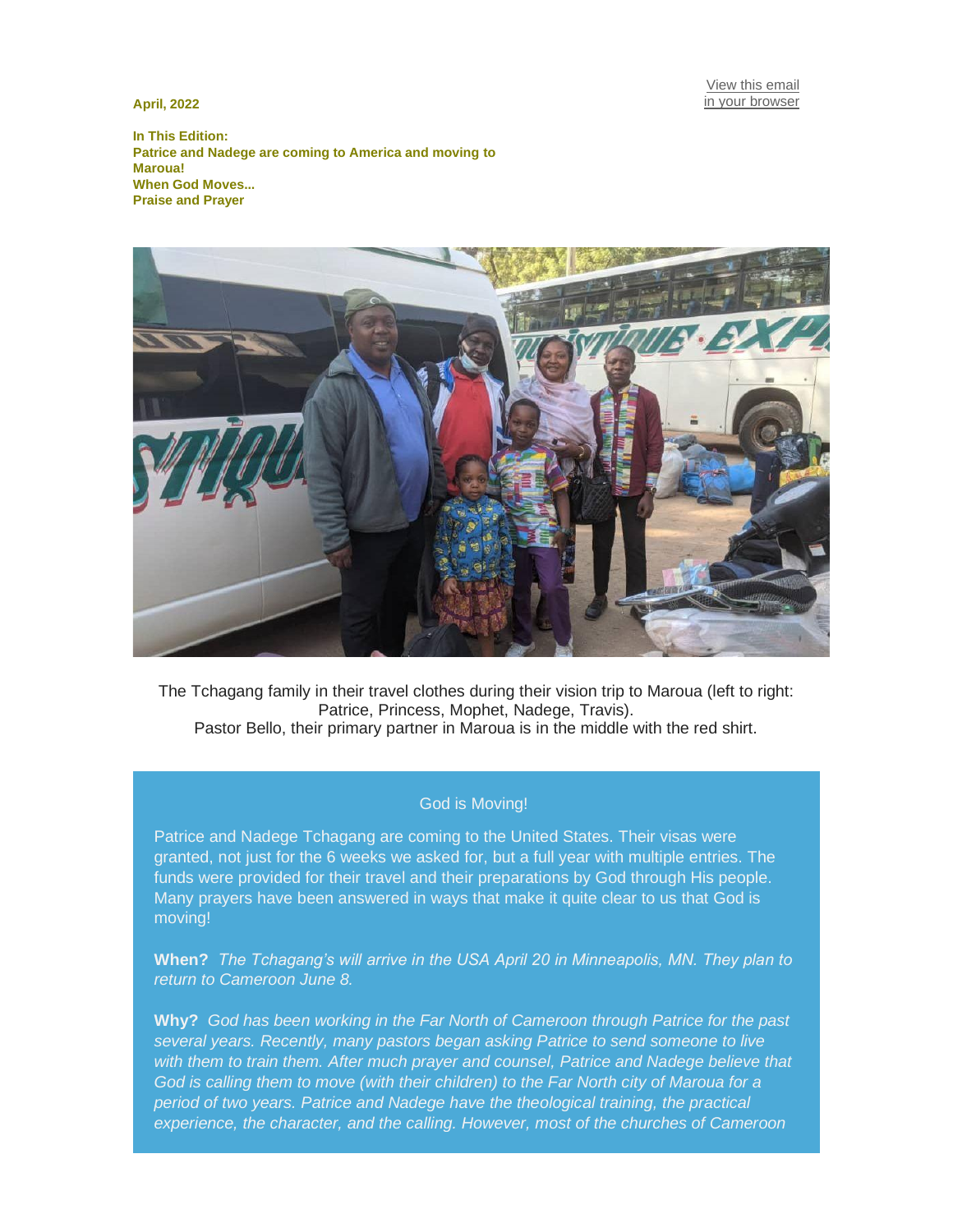*do not have the vision to reach out to the Muslims and are therefore unwilling to financially support this ministry. This is where the global church has an opportunity to be the body of Christ.*

**What do they need?** *Based on their vision trip research, we believe that \$25,000 per year (for 2 years) will meet their family and ministry needs. They also need more prayer partners. This is a seriously front-line mission.*

# **How can you help?**

*1) pray for their trip and support needs;*

*2) become a partner with a commitment to pray and/or give financially. 3) host a gathering, whether on a Sunday morning at your church or an evening in a home, we are searching for the people God is calling to partnership with the Tchagangs;*

### **Next steps?**

*1) for more information, click* **HERE** *for a brochure or contact Ryan 2) give now at [https://give.efca.org](https://facebook.us6.list-manage.com/track/click?u=f7ee4088375749b88a7ed35d5&id=39a951725a&e=9f1bc131f0) (designate for Maroua Move Account #2200-54611)*

Thank you for your prayerful consideration. I can't wait for many of you to meet my dear friends, Patrice and Nadege.

Current Schedule: April 24—Living Hope Church, Edgerton, MN May 1— May 8— May 15—Morris EFC, Morris, MN May 22— May 29— June 5—

Contact Ryan at [ryan.gerbrandt@efca.org](mailto:ryan.gerbrandt@efca.org) to schedule your visit with Patrice and Nadege.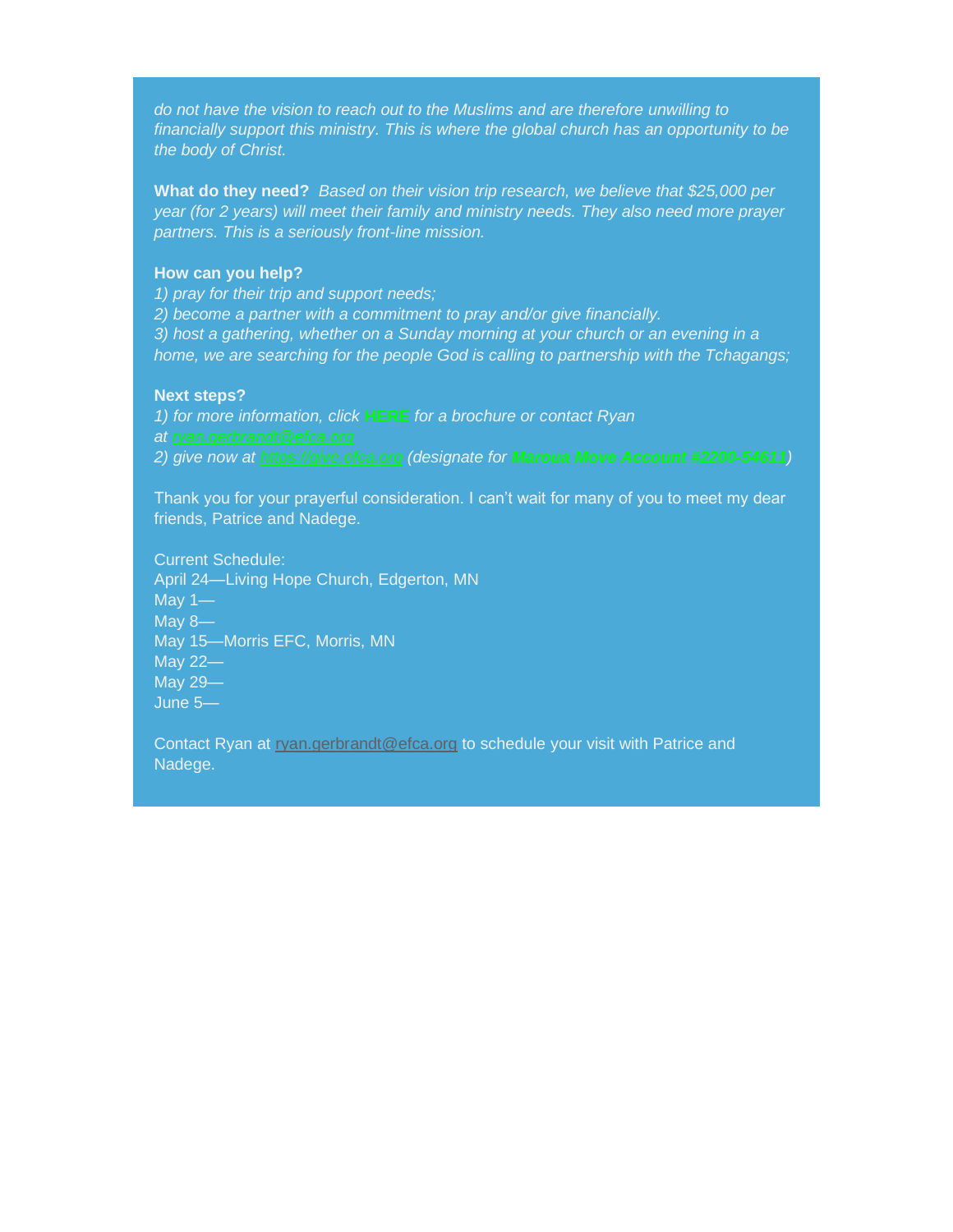

Far Right: a new follower of Jesus Christ, being trained by Patrice and his team to make disciples among Muslims. He was offered the leadership position in a mosque if he would return to Islam. He says, "I am finding everything I need in Jesus and His people. Islam never loved me like this."

(left to right: new team member, George Berry, ATNA leaders Jones and Patrice, NB- new believer)

When God Moves…

When God moves, you may not know if, may not feel it, may not perceive it.

When God moves, it may feel like the worst day of your life, but it is not.

When God moves, He surpasses our comprehension. He explodes our paradigms. He breaks chains. He heals. He breaks and buries and resurrects.

When God moves, it is for our good and His glory. And it is always just right. Because…

When God moves, it is God moving—and God is only good, always wise—not like we think of as wise, but completely wise, knowing everything pertaining to everything and understanding what is best in every circumstance and how to accomplish it perfectly in just the right season and way.

When God moves, it is Jesus moving—the self-sacrificing lion become lamb for a wretched race created with intrinsic worth made vastly more valuable because of the purchase price—Jesus' blood. Jesus, the one who sacrificed not only his mortality, but also his life prior to incarnation because of love. So when

God moves, it is love that moves, for God is love.

When God moves, it is Holy Spirit moving—applying truth and power by inhabiting his people, Holy Spirit permeates our beings with divine presence and promise and power in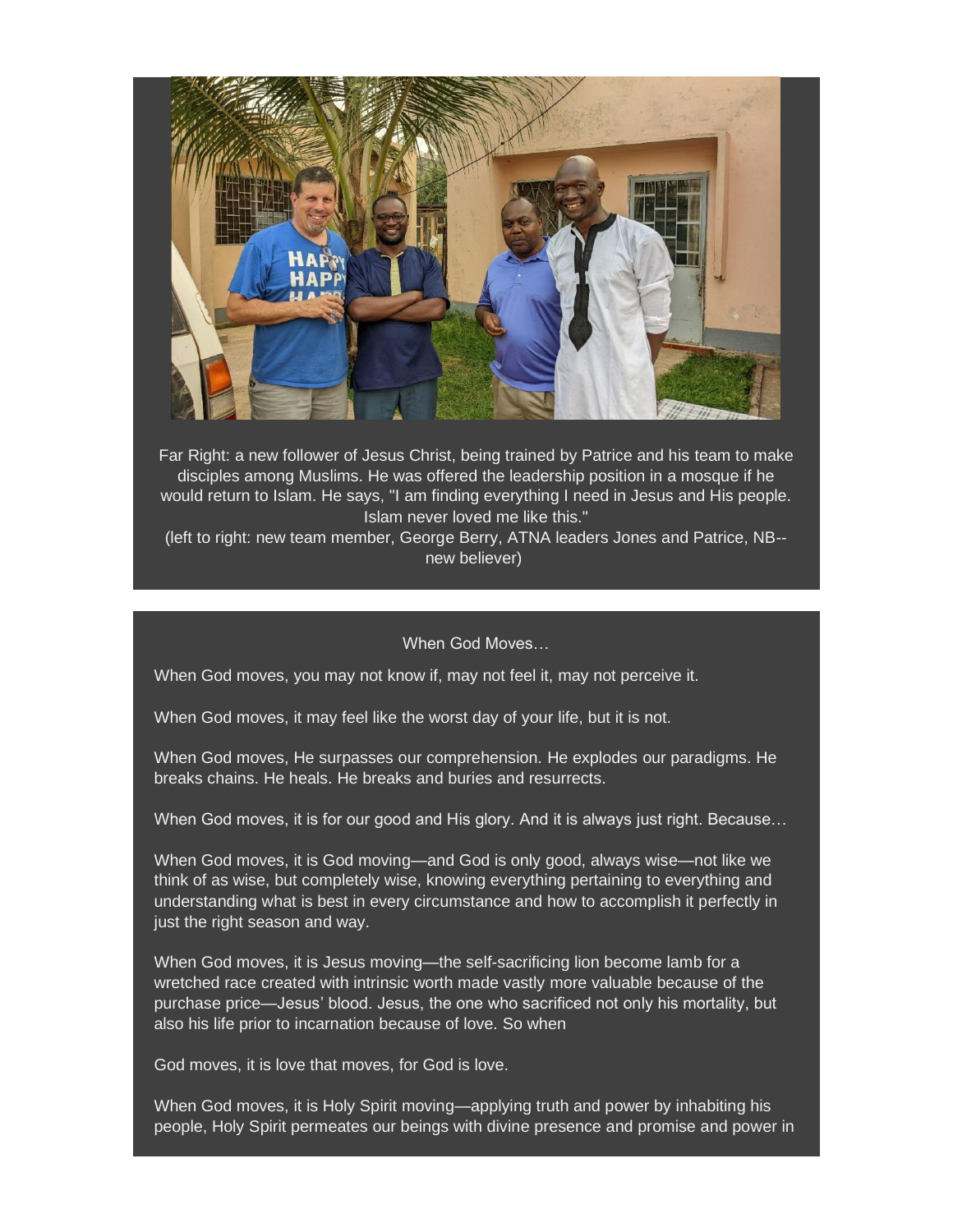the now and the after now and the forever. For when God moves, He comes near, nearer than any other can come, to do more and better than any other can do.

When God moves, you may not know it. You may not feel it, may not perceive it.

But sometimes… you do.



The ones I (Ryan) left behind...But...I'll be back!

# PRAISE AND PRAYER

- Praise God for a safe trip for Ryan to the USA and an extremely successful surgery for Daniel. Dan is rehabbing incredibly well. God is at work!
- **Praise God for protection for Kristin, Anna, and Mercy. They are troopers—living** in Cameroon without Dad! They do enjoy getting to watch Hallmark movies and such without Dad around!
- Praise God for granting visas for Patrice and Nadege. Pray for all of the shortnotice appointments to get setup and for safe travel for them on April 19-20.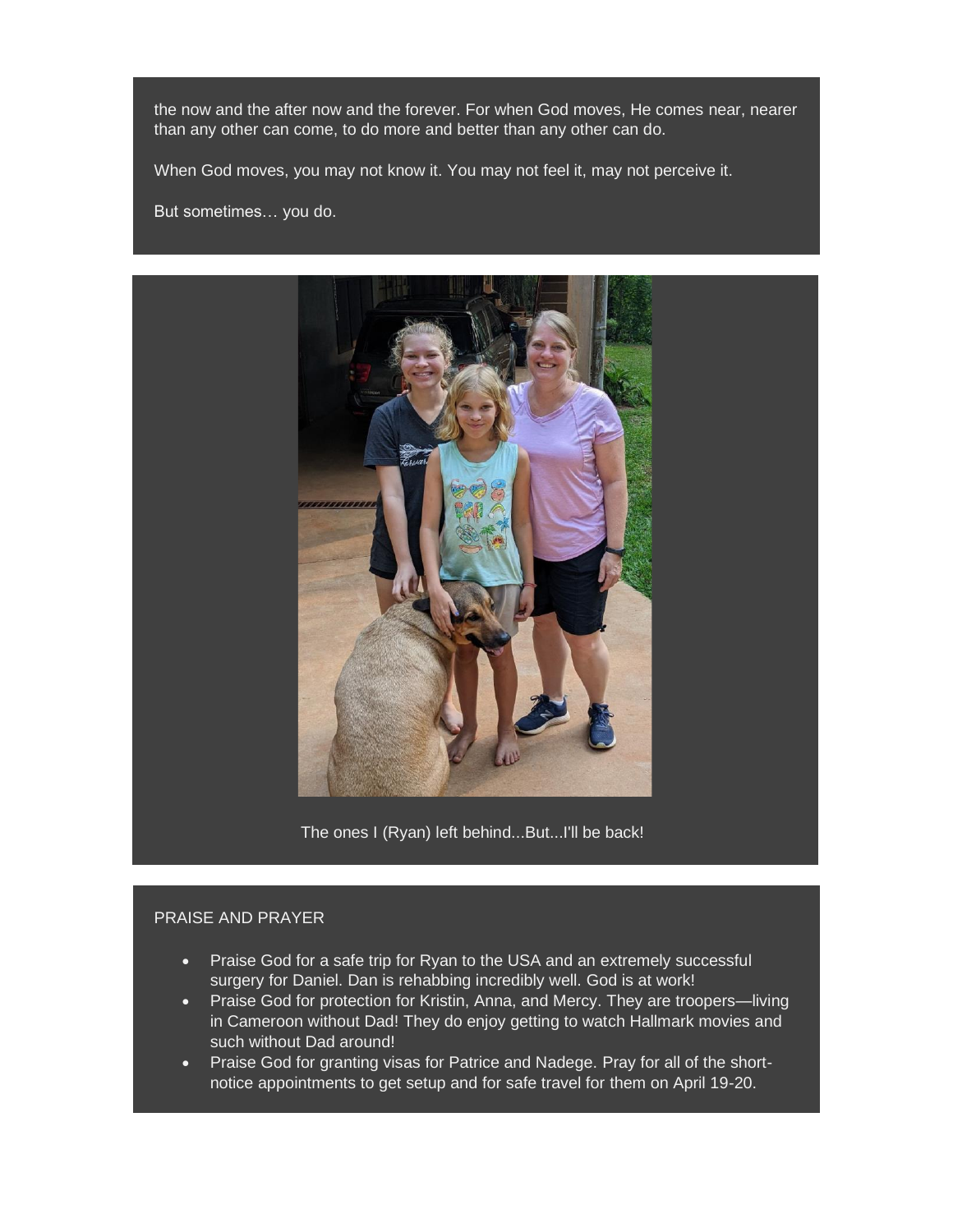- Pray for the support that is needed for Patrice and Nadege to move their family to Maroua as missionaries to mobilize and equip churches to disciple Muslims to Jesus Christ.
- Praise God for the Berry family who has accepted our invitation to join our team in Yaounde! Please pray for them as they seek the partners God has for them in the States, before moving to France for a year of French study, and finally arriving in Cameroon.
- Continue to pray for excellent teachers and support staff for RFIS and Greenhouse, the schools for our missionary children. Pray for innovative solutions to educational challenges.
- Pray for Ryan and Kristin (and the kids) as they are away from each other for more than a month. It's good for Ryan to be with our stateside adult children, and God is good, but it's not easy.

Thank you for being such gracious, generous, and faithful partners! Thanks for your prayers! Thanks for your financial support! Thanks for your encouragement! You are the best! God bless you!



Daniel and his shaved knee were ready for surgery. Thanks for your prayers! God has been answering! His rehab is going amazingly well!